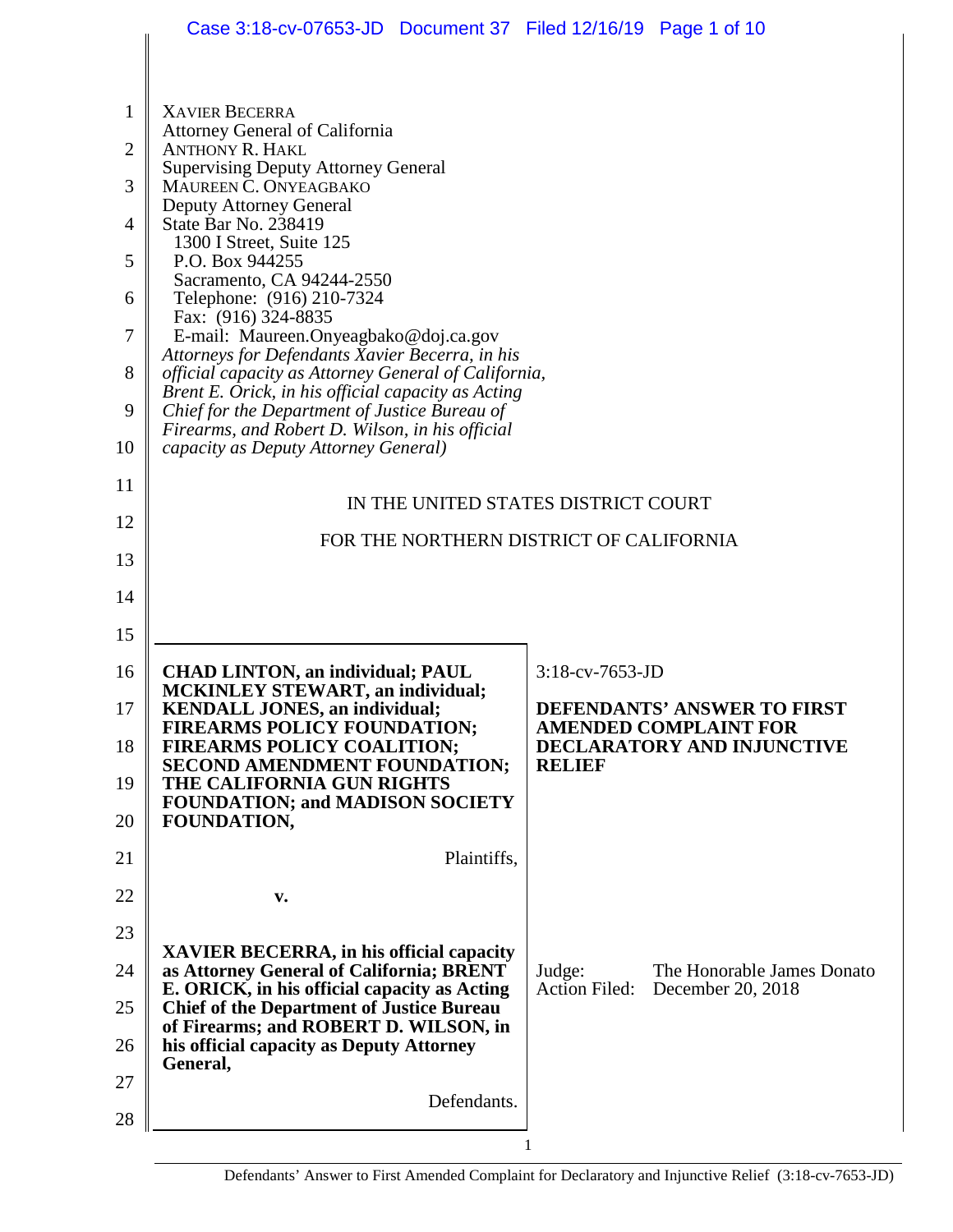| 1              |                                                                                                                                                                              |  |  |
|----------------|------------------------------------------------------------------------------------------------------------------------------------------------------------------------------|--|--|
| $\overline{2}$ | <b>ANSWER</b>                                                                                                                                                                |  |  |
| 3              | Defendants Xavier Becerra, in his official capacity as Attorney General of California, Brent                                                                                 |  |  |
| 4              | E. Orick, in his official capacity as Acting Chief for the Department of Justice Bureau of                                                                                   |  |  |
| 5              | Firearms, and Robert D. Wilson, in his official capacity as Deputy Attorney General (collectively,                                                                           |  |  |
| 6              | Defendants), hereby answer the First Amended Complaint for Declaratory Judgment and                                                                                          |  |  |
| 7              | Injunctive Relief, filed Chad Linton, Paul McKinley Stewart, Firearms Policy Foundation,                                                                                     |  |  |
| 8              | Firearms Policy Coalition, Second Amendment Foundation, The California Gun Rights                                                                                            |  |  |
| 9              | Foundation, and Madison Society Foundation (ECF No. 36), filed December 2, 2019, as follows:                                                                                 |  |  |
| 10             | Introduction <sup>1</sup>                                                                                                                                                    |  |  |
| 11             | Answering Paragraphs 1, 2, and 3, these paragraphs contain assertions and<br>1.                                                                                              |  |  |
| 12             | conclusions of law, and Plaintiffs' characterization of this lawsuit, to which no response is                                                                                |  |  |
| 13             | required. To the extent there are factual allegations for which a response is necessary, or the                                                                              |  |  |
| 14             | paragraphs misstate the applicable law, Defendants deny the allegations.                                                                                                     |  |  |
| 15             | <b>Parties</b>                                                                                                                                                               |  |  |
| 16             | 2.<br>Answering Paragraphs 4 through 6, Defendants lack sufficient knowledge or                                                                                              |  |  |
| 17             | information to form a belief as to the truth of the allegations, and on that basis, deny the                                                                                 |  |  |
| 18             | allegations.                                                                                                                                                                 |  |  |
| 19             | Answering Paragraphs 7 through 11, Defendants admit that Firearms Policy<br>3.                                                                                               |  |  |
| 20             | Foundation, Firearms Policy Coalition, Inc., Second Amendment Foundation, Inc., The California                                                                               |  |  |
| 21             | Gun Rights Foundation, and Madison Society Foundation, are non-profit organizations.                                                                                         |  |  |
| 22             | Defendants lack sufficient knowledge or information to form a belief as to the truth of the                                                                                  |  |  |
| 23             | remaining allegations, and on that basis, deny the allegations.                                                                                                              |  |  |
| 24             | Answering Paragraph 12, this paragraph contains assertions and conclusions of law,<br>4.                                                                                     |  |  |
| 25             | and Plaintiffs' characterization of this lawsuit, to which no response is required. To the extent                                                                            |  |  |
| 26             |                                                                                                                                                                              |  |  |
| 27             |                                                                                                                                                                              |  |  |
| 28             | $1$ For ease of reference, Defendants include the headings used in the Complaint.<br>Defendants deny allegations contained in all unenumerated subheadings of the Complaint. |  |  |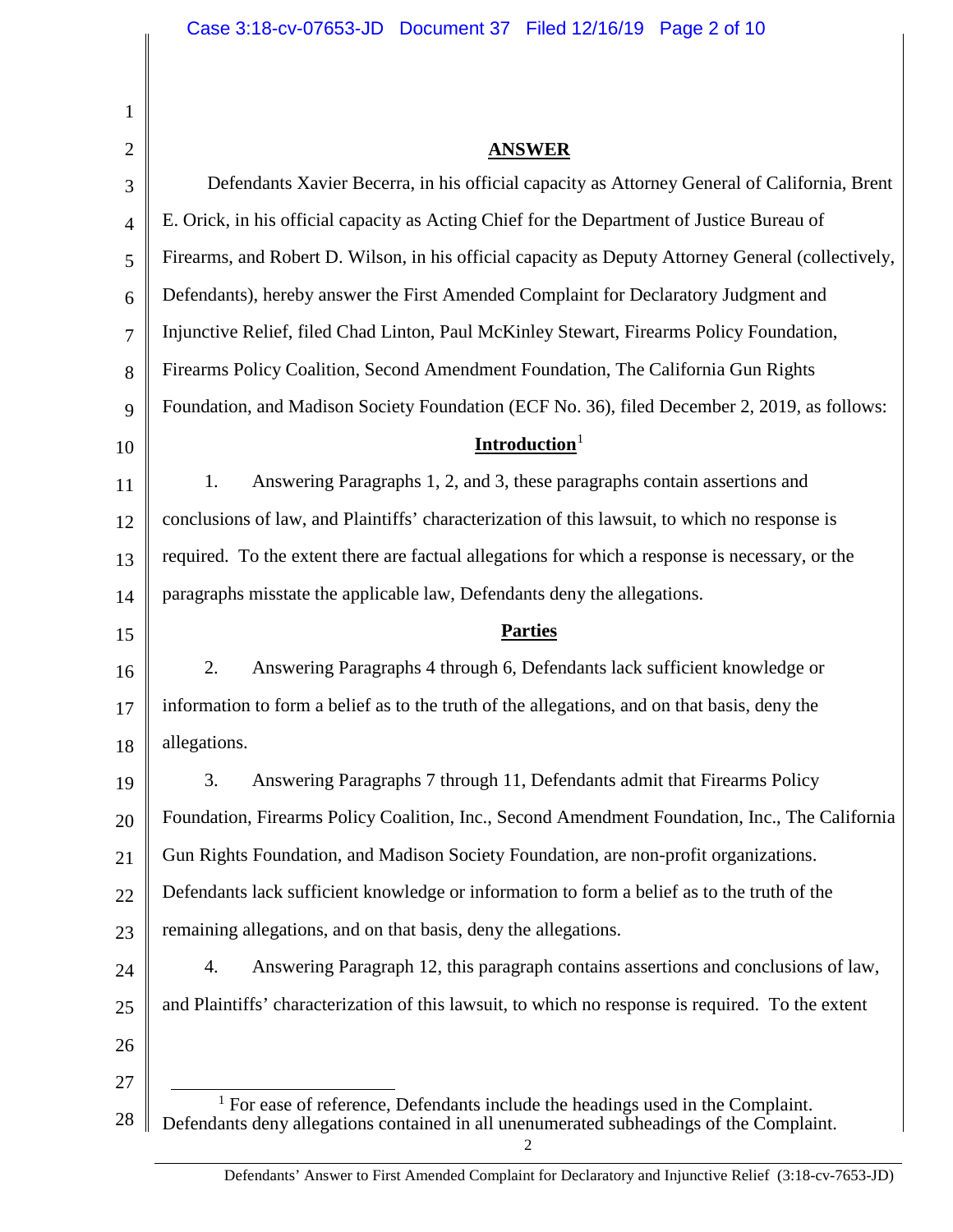#### Case 3:18-cv-07653-JD Document 37 Filed 12/16/19 Page 3 of 10

| $\mathbf{1}$                     | Paragraph 12 contains material factual allegations for which a response is necessary, Defendants      |  |  |
|----------------------------------|-------------------------------------------------------------------------------------------------------|--|--|
| $\overline{2}$                   | admit the allegations.                                                                                |  |  |
| 3                                | 5.<br>Answering Paragraph 13, Defendants admit that Brent E. Orick is the Acting Chief of             |  |  |
| $\overline{4}$                   | the Department of Justice's Bureau of Firearms and that he is being sued in his official capacity.    |  |  |
| 5                                | Defendants deny the remaining allegations in this paragraph.                                          |  |  |
| 6                                | Answering Paragraph 14, Defendants admit that Robert D. Wilson is a Deputy<br>6.                      |  |  |
| 7                                | Attorney General for the California Department of Justice and that he is being sued in his official   |  |  |
| 8                                | capacity. Defendants deny the remaining allegations in this paragraph.                                |  |  |
| 9                                | 7.<br>Answering Paragraph 15, Defendants deny the allegations.                                        |  |  |
| 10                               | <b>Jurisdiction and Venue</b>                                                                         |  |  |
| 11                               | 8.<br>Answering Paragraphs 16 and 17, these paragraphs contain assertions and                         |  |  |
| 12                               | conclusions of law, and Plaintiffs' characterization of this lawsuit, to which no response is         |  |  |
| 13                               | required. To the extent there are factual allegations for which a response is necessary, or the       |  |  |
| 14                               | paragraphs misstate the applicable law, Defendants deny the allegations.                              |  |  |
|                                  | <b>Background and Facts Common to All Counts</b>                                                      |  |  |
| 15                               |                                                                                                       |  |  |
| 16                               | <b>Plaintiff Chad Linton</b>                                                                          |  |  |
|                                  | 9.<br>Answering Paragraphs 18 through 23, Defendants lack sufficient knowledge or                     |  |  |
|                                  | information to form a belief as to the truth of the allegations, and on that basis, deny the          |  |  |
|                                  | allegations.                                                                                          |  |  |
|                                  | Answering Paragraph 24, Defendants admit that Plaintiff Linton was denied the<br>10.                  |  |  |
| 17<br>18<br>19<br>20<br>21       | purchase of a firearm in or around December 2015, and lack sufficient knowledge or information        |  |  |
|                                  | to form a belief about the remaining allegations, and on that basis, deny the allegations.            |  |  |
|                                  | Answering Paragraphs 25 and 26, Defendants lack sufficient knowledge or<br>11.                        |  |  |
|                                  | information to form a belief as to the truth of the allegations, and on that basis, deny the          |  |  |
|                                  | allegations.                                                                                          |  |  |
|                                  | Answering Paragraph 27, first sentence, Defendants admit that Plaintiff Linton<br>12.                 |  |  |
| 22<br>23<br>24<br>25<br>26<br>27 | underwent a personal Firearms Eligibility Check (PFEC) pursuant to California Penal Code              |  |  |
| 28                               | § 30105(a), and lack sufficient knowledge or information to form a belief as to the truth of the<br>3 |  |  |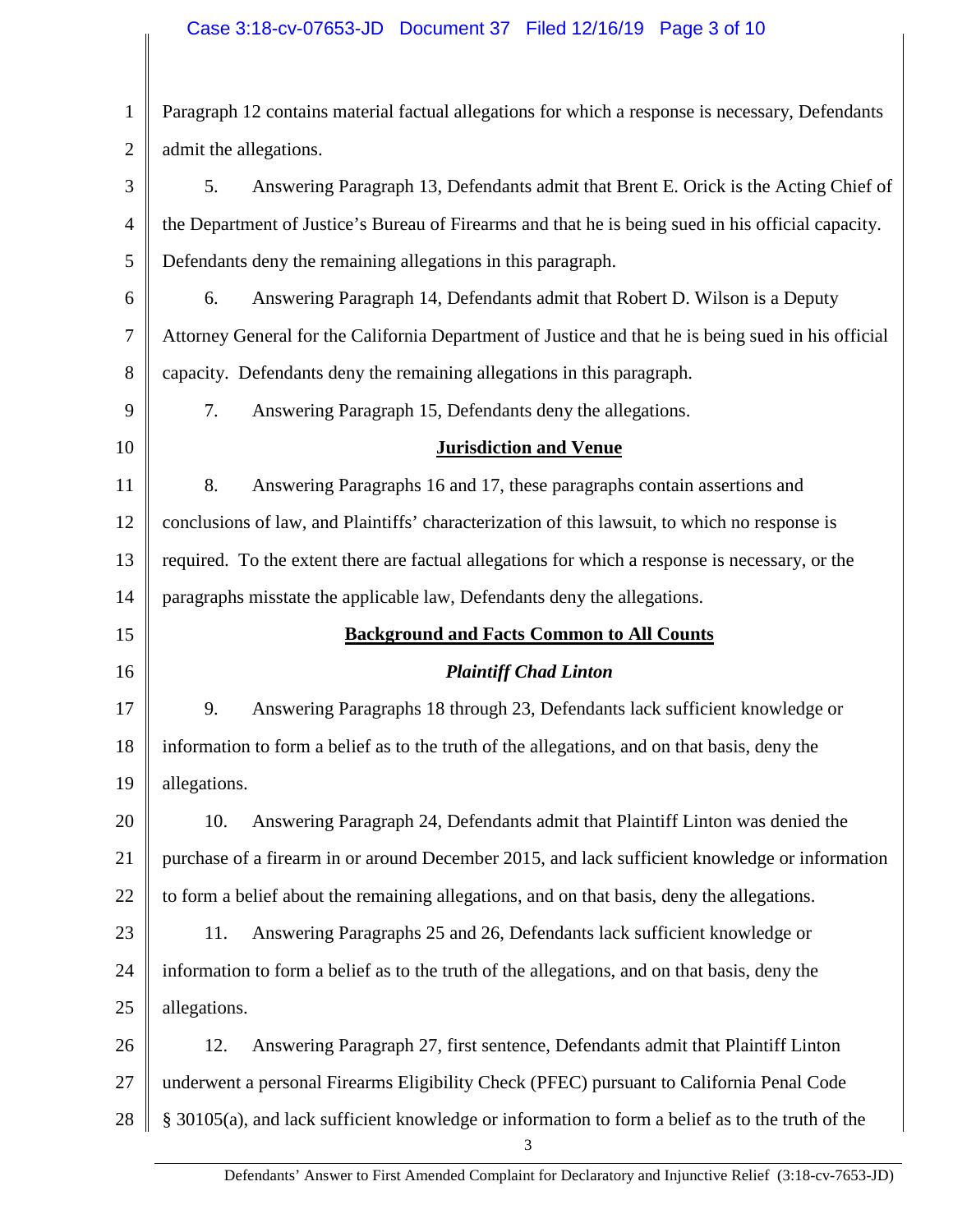#### Case 3:18-cv-07653-JD Document 37 Filed 12/16/19 Page 4 of 10

1 2 3 remaining allegations, and on that basis, deny the allegations. Answering Paragraph 27, second, third, and fourth, these sentences contain Plaintiffs' characterizations of Exhibit C, which speaks for itself, and to which no response is required.

4 5 6 7 8 9 10 13. Answering Paragraph 28, first sentence, Defendants lack sufficient knowledge or information sufficient to form a belief as to the truth of the allegations, and on that basis, deny the allegations. Answering Paragraph 28, second and third sentences, these sentences are based on Plaintiffs' characterizations of Exhibit D, which speaks for itself, and to which no response is required. Answering Paragraph 28, fourth sentence, Defendants lack sufficient knowledge or information sufficient to form a belief as to the truth of the allegations, and on that basis, deny the allegations.

11 12 14. Answering Paragraph 29, Defendants lack sufficient knowledge or information to form a belief as to the truth of the allegations, and on that basis, deny the allegations.

13 14 15 16 15. Answering Paragraph 30, this paragraph is based on Plaintiffs' characterization of Exhibit E, which speaks for itself and to which no response is required. Defendants lack sufficient knowledge or information to form a belief as to the truth of any remaining allegations, and on that basis, deny the allegations.

17 18 19 20 16. Answering Paragraph 31, this paragraph is based on Plaintiffs' characterization of Exhibits F and G, which speak for themselves and to which no response is required. Defendants lack sufficient knowledge or information to form a belief as to the truth of any remaining allegations, and on that basis, deny the allegations.

21 22 23 17. Answering Paragraphs 32 through 36, Defendants lack sufficient knowledge or information to form a belief as to the truth of the allegations, and on that basis, deny the allegations.

24 25 26 27 18. Answering Paragraph 37, Defendants lack sufficient knowledge or information to form a belief as to the truth of the allegations, and on that basis, deny the allegations. Defendants further respond that to the extent the allegations are a characterization of Exhibit H, the document speaks for itself and no response is required.

28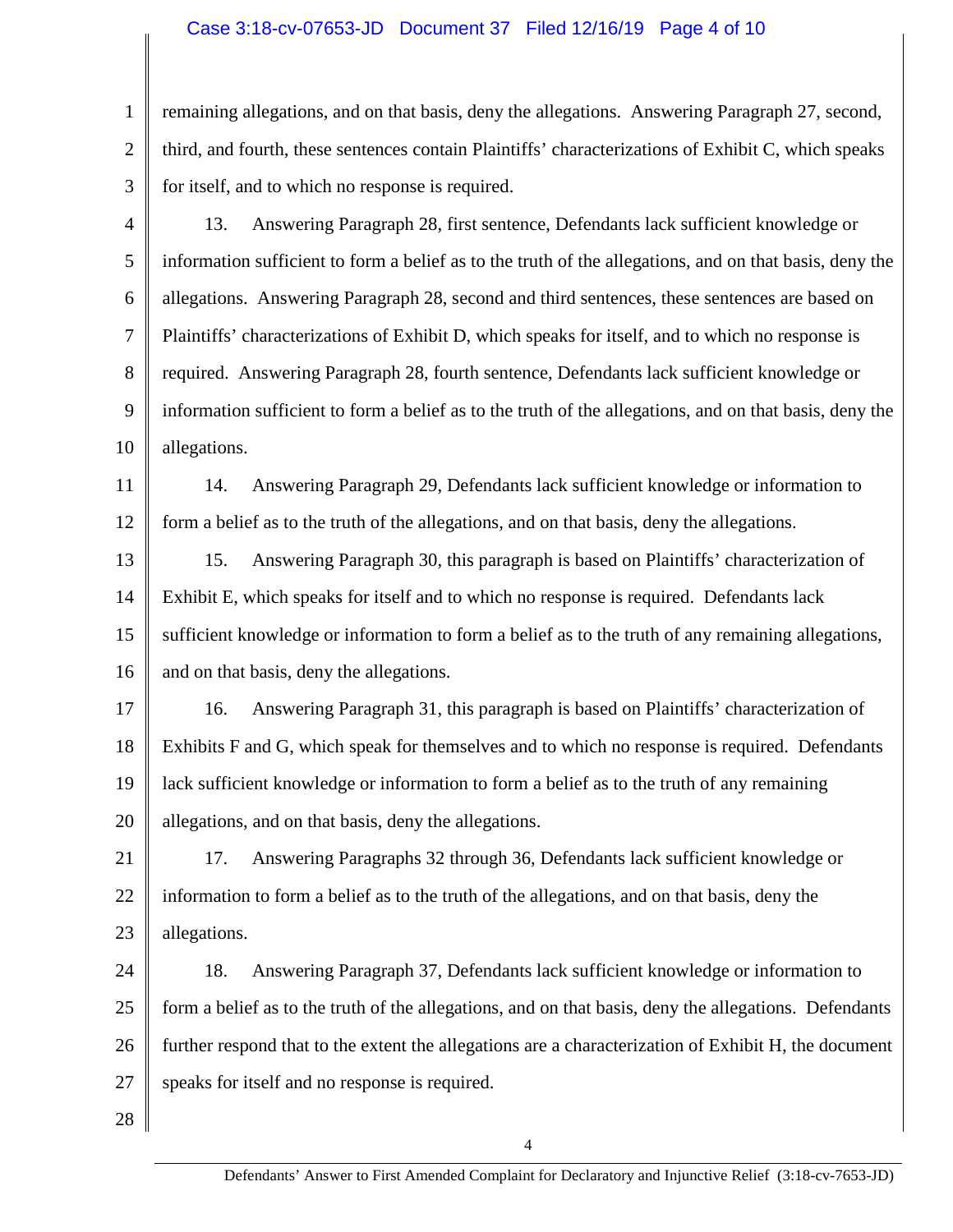| $\mathbf{1}$   | Answering Paragraph 38, Defendants lack sufficient knowledge or information to<br>19.                 |  |  |
|----------------|-------------------------------------------------------------------------------------------------------|--|--|
| $\overline{2}$ | form a belief as to the truth of the allegations, and on that basis, deny the allegations.            |  |  |
| 3              | <b>Plaintiff Paul McKinley Stewart</b>                                                                |  |  |
| $\overline{4}$ | Answering Paragraphs 39 through 46, Defendants lack sufficient knowledge or<br>20.                    |  |  |
| 5              | information to form a belief as to the truth of the allegations, and on that basis, deny the          |  |  |
| 6              | allegations.                                                                                          |  |  |
| 7              | Answering Paragraph 47, Defendants lack sufficient knowledge or information to<br>21.                 |  |  |
| 8              | form a belief as to the truth of the allegations, and on that basis, deny the allegations. Defendants |  |  |
| 9              | further respond that to the extent the allegations are a characterization of Exhibit I, the document  |  |  |
| 10             | speaks for itself and no response is required.                                                        |  |  |
| 11             | Answering Paragraphs 48 and 49, Defendants lack sufficient knowledge or<br>22.                        |  |  |
| 12             | information to form a belief as to the truth of the allegations, and on that basis, deny the          |  |  |
| 13             | allegations.                                                                                          |  |  |
| 14             | Answering Paragraph 50, this paragraph is based on Plaintiffs' characterization of<br>23.             |  |  |
| 15             | Exhibit J, which speaks for itself and to which no response is required. Defendants lack sufficient   |  |  |
| 16             | knowledge or information to form a belief as to the truth of any remaining allegations, and on that   |  |  |
| 17             | basis, deny the allegations.                                                                          |  |  |
| 18             | Answering Paragraph 51, Defendants lack sufficient knowledge or information to<br>24.                 |  |  |
| 19             | form a belief as to the truth of the allegations, and on that basis, deny the allegations.            |  |  |
| 20             | 25.<br>Answering Paragraphs 52 and 53, Defendants deny the allegations.                               |  |  |
| 21             | <b>Plaintiff Kendall Jones</b>                                                                        |  |  |
| 22             | Answering Paragraphs 54 through 55, Defendants lack sufficient knowledge or<br>26.                    |  |  |
| 23             | information to form a belief as to the truth of the allegations, and on that basis, deny the          |  |  |
| 24             | allegations.                                                                                          |  |  |
| 25             | 27.<br>Answering Paragraph 56, first sentence, Defendants lack sufficient knowledge or                |  |  |
| 26             | information to form a belief as to the truth of the allegations, and on that basis, deny the          |  |  |
| 27             | allegations. The remaining allegations in this paragraph contain Plaintiffs' assertions and           |  |  |
| 28             |                                                                                                       |  |  |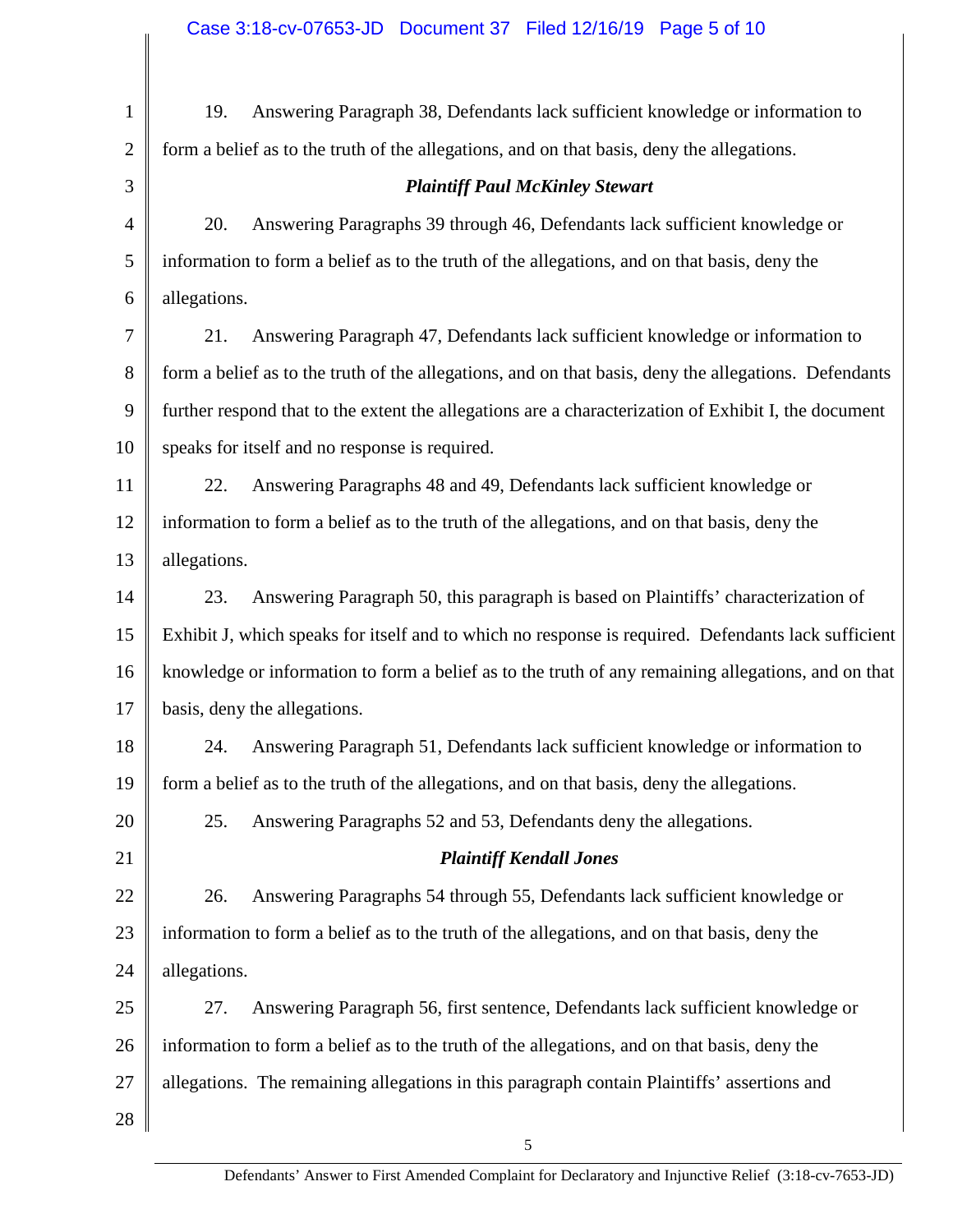1 2 conclusions of law, as well as Plaintiffs' characterization of Exhibit K, all of which speak for themselves, and to which no response is required.

3 4 5 28. Answering Paragraphs 57 through 59, Defendants lack sufficient knowledge or information to form a belief as to the truth of the allegations, and on that basis, deny the allegations.

6 7 8 29. Answering Paragraph 60, this paragraph contains Plaintiffs' characterization of Exhibit L, which speaks for itself, and to which no response is required. Defendants deny the remaining allegations in this paragraph.

9 10 11 12 13 30. Answering Paragraph 61, Defendants admit that, in 2019, Plaintiff Jones was informed of his ineligibility to own or possess a firearm. Defendants lack sufficient knowledge or information to form a belief as to the truth of the remaining allegations, and on that basis, deny the allegations. Defendants further respond that to the extent this paragraph contains Plaintiffs' characterization of Exhibit M, the document speaks for itself and no response is required.

31. Answering Paragraphs 62 through 65, Defendants deny the allegations.

15 16 17 32. Answering Paragraph 66, this paragraph contains assertions and conclusions of law, and Plaintiffs' characterization of this lawsuit, to which no response is required. To the extent there are factual allegations for which a response is necessary, Defendants deny the allegations.

18

14

19

# **CLAIMS FOR RELIEF**

# **COUNT I: VIOLATION OF U.S. CONST., AMEND. II**

20 21 33. Answering Paragraph 67, Defendants incorporate by reference their responses to the preceding paragraphs.

22 23 24 25 34. Answering Paragraphs 68 and 69, these paragraphs contain assertions and conclusions of law to which no response is required. To the extent there are factual allegations for which a response is necessary, or the paragraphs misstate the applicable law, Defendants deny the allegations.

26 27 28 35. Answering Paragraphs 70 through 72, Defendants lack sufficient knowledge or information to form a belief as to the truth of the allegations, and on that basis, deny the allegations.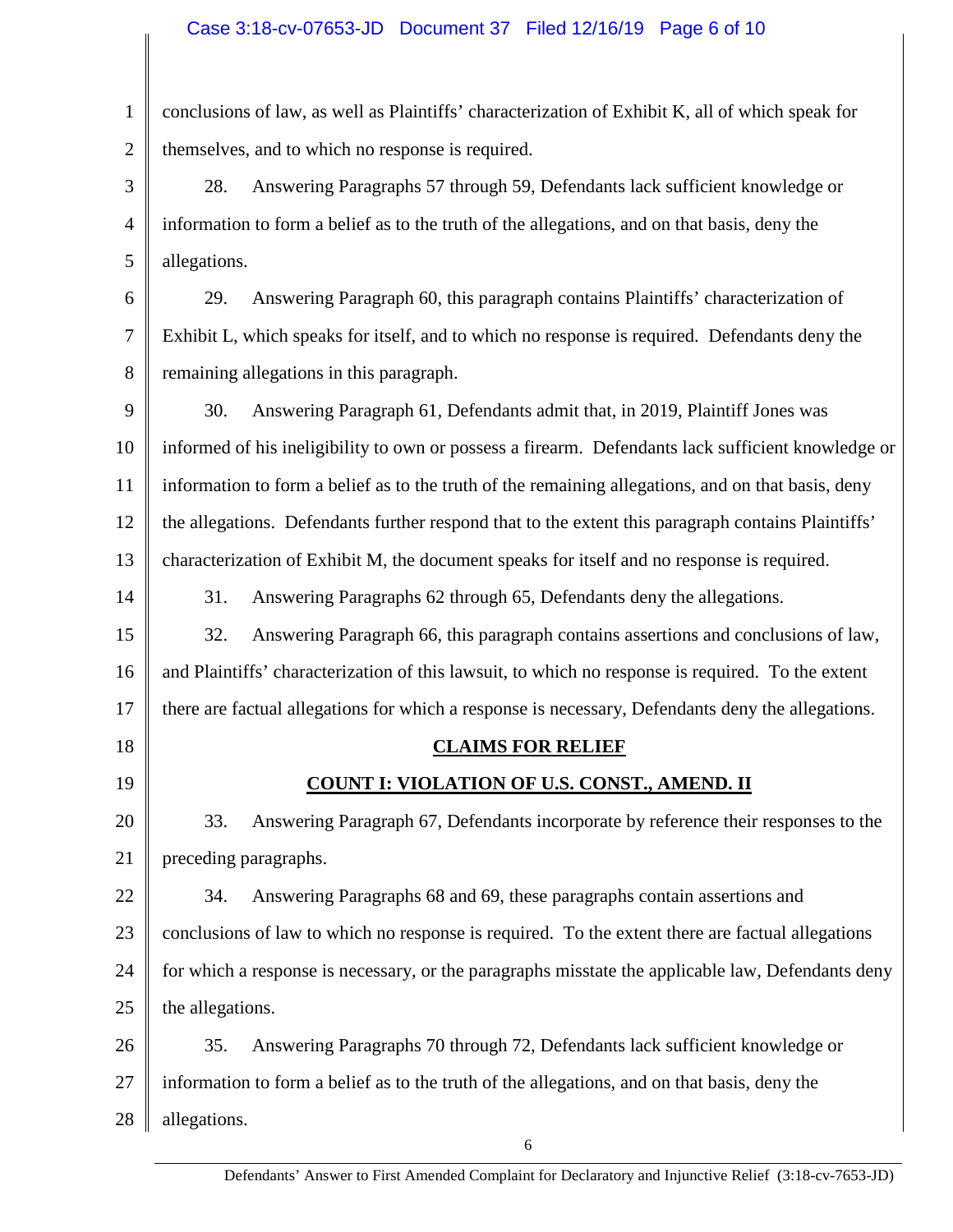| $\mathbf{1}$   | Answering Paragraph 73, Defendants deny depriving Plaintiffs of their Second<br>36.               |  |  |
|----------------|---------------------------------------------------------------------------------------------------|--|--|
| $\overline{2}$ | Amendment right. Defendants lack sufficient knowledge or information to form a belief as to the   |  |  |
| 3              | remaining allegations, and on that basis, deny the allegations.                                   |  |  |
| 4              | Answering Paragraphs 74 and 75, these paragraphs contain assertions and<br>37.                    |  |  |
| 5              | conclusions of law to which no response is required. To the extent there are factual allegations  |  |  |
| 6              | for which a response is necessary, or the paragraphs misstate the applicable law, Defendants deny |  |  |
| 7              | the allegations.                                                                                  |  |  |
| 8<br>9         | <b>COUNT II: VIOLATION OF U.S. CONST., Art. IV § 1</b><br><b>Full Faith and Credit Clause</b>     |  |  |
| 10             | 38.<br>Answering Paragraph 76, Defendants incorporate by reference their responses to the         |  |  |
| 11             | preceding paragraphs.                                                                             |  |  |
| 12             | Answering Paragraphs 77 through 79, these paragraphs contain assertions and<br>39.                |  |  |
| 13             | conclusions of law and to which no response is required. To the extent there are factual          |  |  |
| 14             | allegations for which a response is necessary, or the paragraphs misstate the applicable law,     |  |  |
| 15             | Defendants deny the allegations.                                                                  |  |  |
| 16             | 40.<br>Answering Paragraph 80, Defendants deny the allegations.                                   |  |  |
| 17             | <b>COUNT III: VIOLATION OF U.S. CONST., Art. IV § 2; Amend. XIV, § 1</b>                          |  |  |
| 18             | <b>Privileges and Immunities Clause</b><br>(Against All Defendants)                               |  |  |
| 19             | 41. Answering Paragraph 81, Defendants incorporate by reference their responses to the            |  |  |
| 20             | preceding paragraphs.                                                                             |  |  |
| 21             | 42.<br>Answering Paragraphs 82 through 85, Defendants deny the allegations.                       |  |  |
| 22             | 43.<br>Answering Paragraphs 86 through 88, these paragraphs contain assertions and                |  |  |
| 23             | conclusions of law and to which no response is required. To the extent there are factual          |  |  |
| 24             | allegations for which a response is necessary, or the paragraphs misstate the applicable law,     |  |  |
| 25             | Defendants deny the allegations.                                                                  |  |  |
| 26             | 44.<br>Defendants deny all allegations in the First Amended Complaint not expressly               |  |  |
| 27             | admitted.                                                                                         |  |  |
| 28             |                                                                                                   |  |  |
|                | $\boldsymbol{7}$                                                                                  |  |  |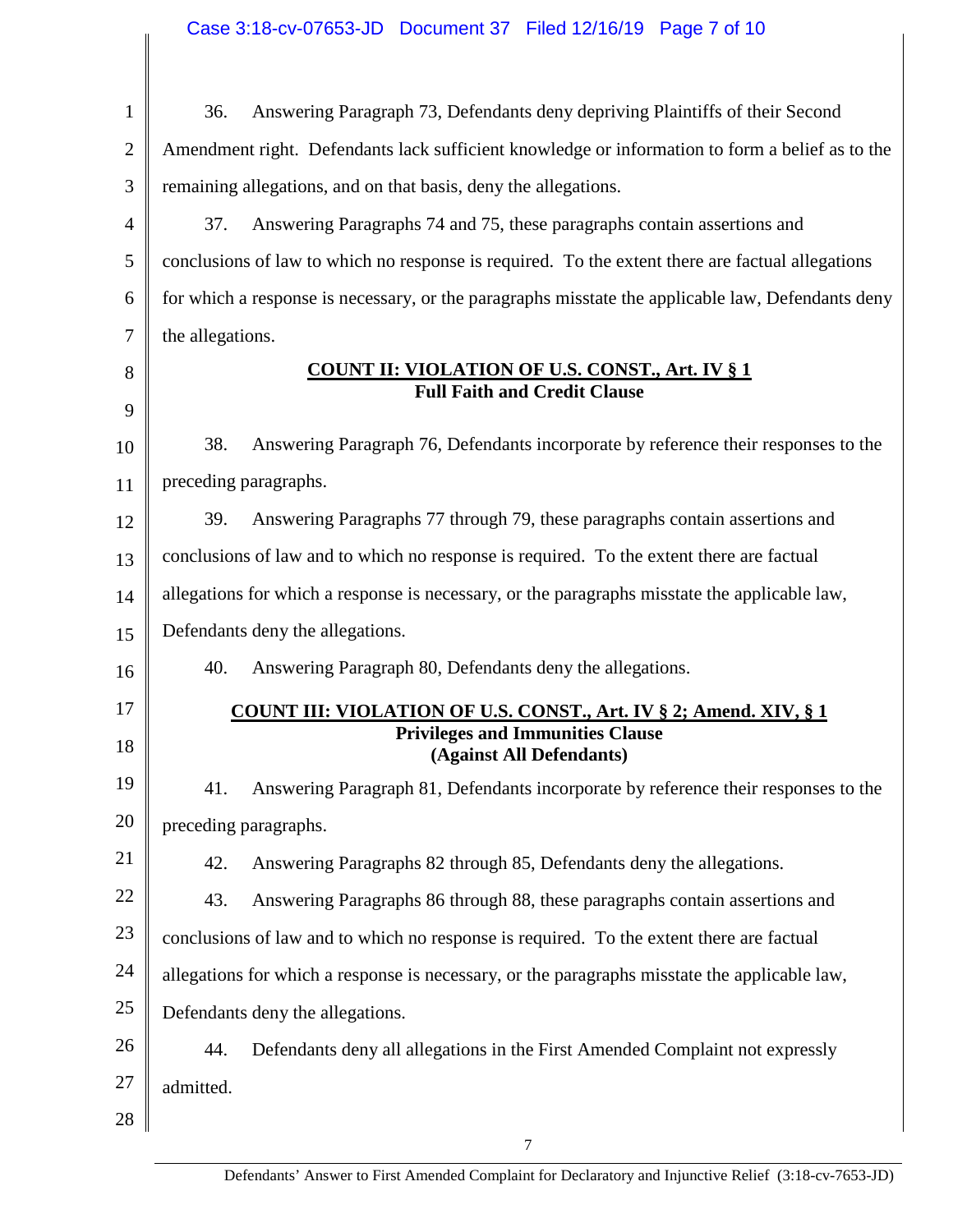|                | Case 3:18-cv-07653-JD  Document 37  Filed 12/16/19  Page 8 of 10                                   |  |  |  |
|----------------|----------------------------------------------------------------------------------------------------|--|--|--|
|                |                                                                                                    |  |  |  |
| 1              | <b>PRAYER FOR RELIEF</b>                                                                           |  |  |  |
| 2              | 45.<br>Defendants deny that Plaintiffs are entitled to any relief.                                 |  |  |  |
| 3              | <b>AFFIRMATIVE DEFENSES</b>                                                                        |  |  |  |
| $\overline{4}$ | <b>First Affirmative Defense</b>                                                                   |  |  |  |
| 5              | Defendants are entitled to qualified immunity from this action because their actions were          |  |  |  |
| 6              | objectively reasonable and did not violate any clearly established right.                          |  |  |  |
| 7              | <b>Second Affirmative Defense</b>                                                                  |  |  |  |
| 8              | Plaintiffs fail to state a claim upon which relief can be granted, or any justiciable claim.       |  |  |  |
| 9              | <b>Third Affirmative Defense</b>                                                                   |  |  |  |
| 10             | Plaintiffs lack standing to challenge the constitutionality of the alleged policies, practices,    |  |  |  |
| 11             | and practices in this case.                                                                        |  |  |  |
| 12             | <b>Fourth Affirmative Defense</b>                                                                  |  |  |  |
| 13             | Plaintiffs have not suffered an actual injury or damages.                                          |  |  |  |
| 14             | <b>Fifth Affirmative Defense</b>                                                                   |  |  |  |
| 15             | Plaintiffs cannot pursue the First Amended Complaint because of the doctrines of estoppel,         |  |  |  |
| 16             | laches, unclean hands, and waiver.                                                                 |  |  |  |
| 17             | <b>Sixth Affirmative Defense</b>                                                                   |  |  |  |
| 18             | Plaintiffs contributed to their own damages, if any, by committing felony offenses.                |  |  |  |
| 19             | <b>Seventh Affirmative Defense</b>                                                                 |  |  |  |
| 20             | The acts or omissions of third persons or parties are the legal cause of Plaintiffs' damages       |  |  |  |
| 21             | in whole or in part.                                                                               |  |  |  |
| 22             | <b>Eighth Affirmative Defense</b>                                                                  |  |  |  |
| 23             | Because the allegations in the First Amended Complaint are couched in conclusory terms,            |  |  |  |
| 24             | Defendants cannot fully anticipate all affirmative defenses that may be applicable to this action. |  |  |  |
| 25             | Thus, Defendants reserve the right to assert additional affirmative defenses, if and to the extent |  |  |  |
| 26             | such affirmative defenses apply.                                                                   |  |  |  |
| 27             |                                                                                                    |  |  |  |
| 28             |                                                                                                    |  |  |  |

8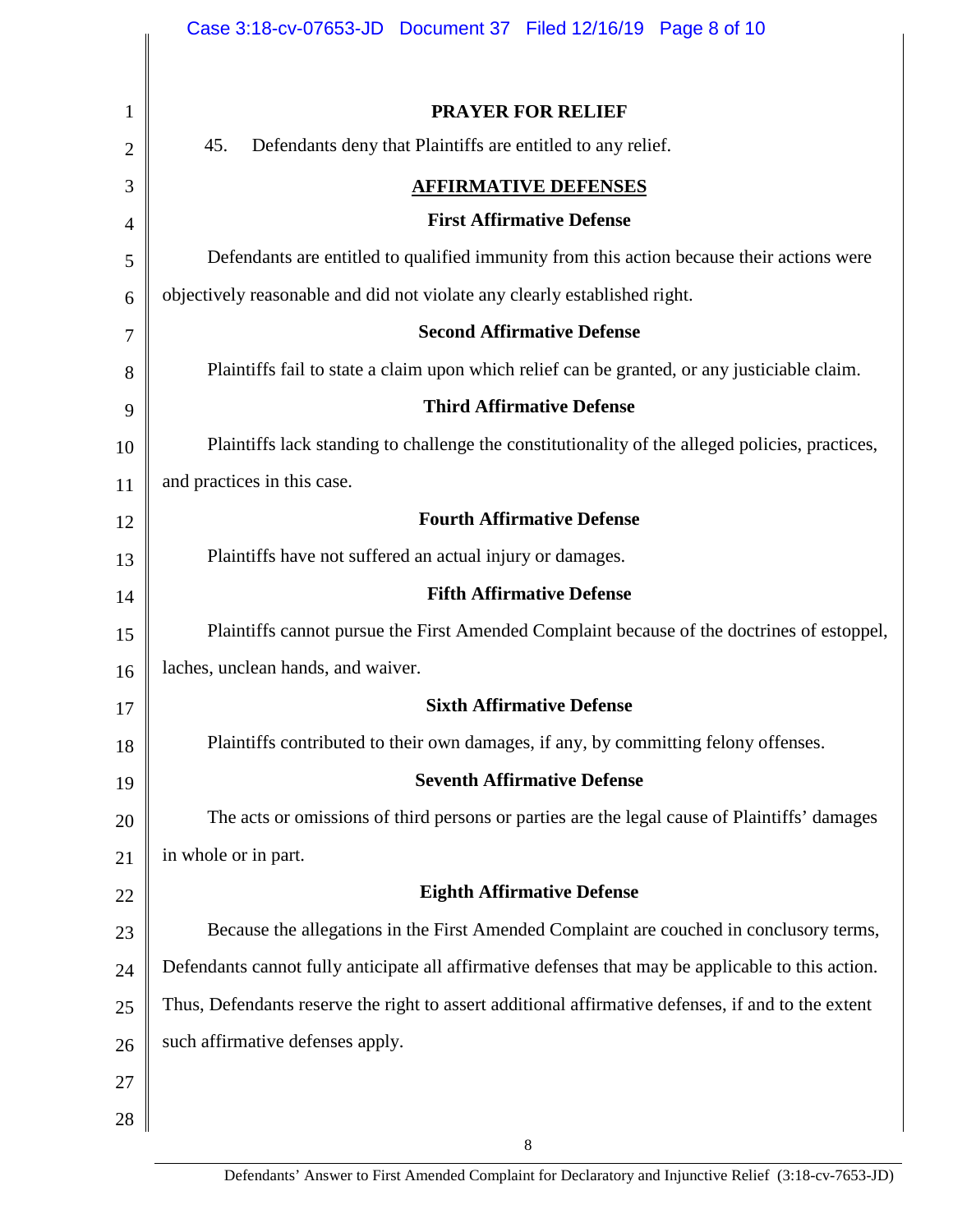| 1              |                                                                                         | <b>Ninth Affirmative Defense</b>                                 |                                                                                                                                                                                            |  |
|----------------|-----------------------------------------------------------------------------------------|------------------------------------------------------------------|--------------------------------------------------------------------------------------------------------------------------------------------------------------------------------------------|--|
| $\overline{2}$ | The First Amended Complaint, and each cause of action alleged therein, fails to state a |                                                                  |                                                                                                                                                                                            |  |
| 3              |                                                                                         | claim for attorneys' fees.                                       |                                                                                                                                                                                            |  |
| 4              | <b>Tenth Affirmative Defense</b>                                                        |                                                                  |                                                                                                                                                                                            |  |
| 5              | Defendants are entitled to sovereign immunity from this action.                         |                                                                  |                                                                                                                                                                                            |  |
| 6              | <b>DEFENDANTS' PRAYER FOR RELIEF</b>                                                    |                                                                  |                                                                                                                                                                                            |  |
| 7              | Defendants pray that the Court provide the following relief:                            |                                                                  |                                                                                                                                                                                            |  |
| 8              | That Plaintiffs take nothing by this action;<br>1.                                      |                                                                  |                                                                                                                                                                                            |  |
| 9              | 2.                                                                                      | Entry of judgment for Defendants;                                |                                                                                                                                                                                            |  |
| 10             | 3.                                                                                      | An award of costs of suit and attorneys' fees to Defendants; and |                                                                                                                                                                                            |  |
| 11             | Such other relief as the Court deems proper.                                            |                                                                  |                                                                                                                                                                                            |  |
| 12             |                                                                                         | Dated: December 16, 2019                                         | Respectfully submitted,                                                                                                                                                                    |  |
| 13<br>14       |                                                                                         |                                                                  | <b>XAVIER BECERRA</b><br>Attorney General of California<br><b>ANTHONY R. HAKL</b>                                                                                                          |  |
| 15             |                                                                                         |                                                                  | <b>Supervising Deputy Attorney General</b>                                                                                                                                                 |  |
| 16<br>17       |                                                                                         |                                                                  | <u>/s/ Maureen C. Onyeagbako<br/>MAUREEN C. ONYEAGBAKO</u>                                                                                                                                 |  |
| 18             |                                                                                         |                                                                  | <b>Deputy Attorney General</b><br>Attorneys for Defendants Xavier Becerra, in                                                                                                              |  |
| 19<br>20       |                                                                                         |                                                                  | his official capacity as Attorney General of<br>California, Brent E. Orick, in his official<br>capacity as Acting Chief for the Department<br>of Justice Bureau of Firearms, and Robert D. |  |
| 21             |                                                                                         |                                                                  | Wilson, in his official capacity as Deputy<br><b>Attorney General</b>                                                                                                                      |  |
| 22             | SA2019100119                                                                            |                                                                  |                                                                                                                                                                                            |  |
| 23             | 14311624_2.docx                                                                         |                                                                  |                                                                                                                                                                                            |  |
| 24             |                                                                                         |                                                                  |                                                                                                                                                                                            |  |
| 25             |                                                                                         |                                                                  |                                                                                                                                                                                            |  |
| 26             |                                                                                         |                                                                  |                                                                                                                                                                                            |  |
| 27             |                                                                                         |                                                                  |                                                                                                                                                                                            |  |
| 28             |                                                                                         |                                                                  |                                                                                                                                                                                            |  |